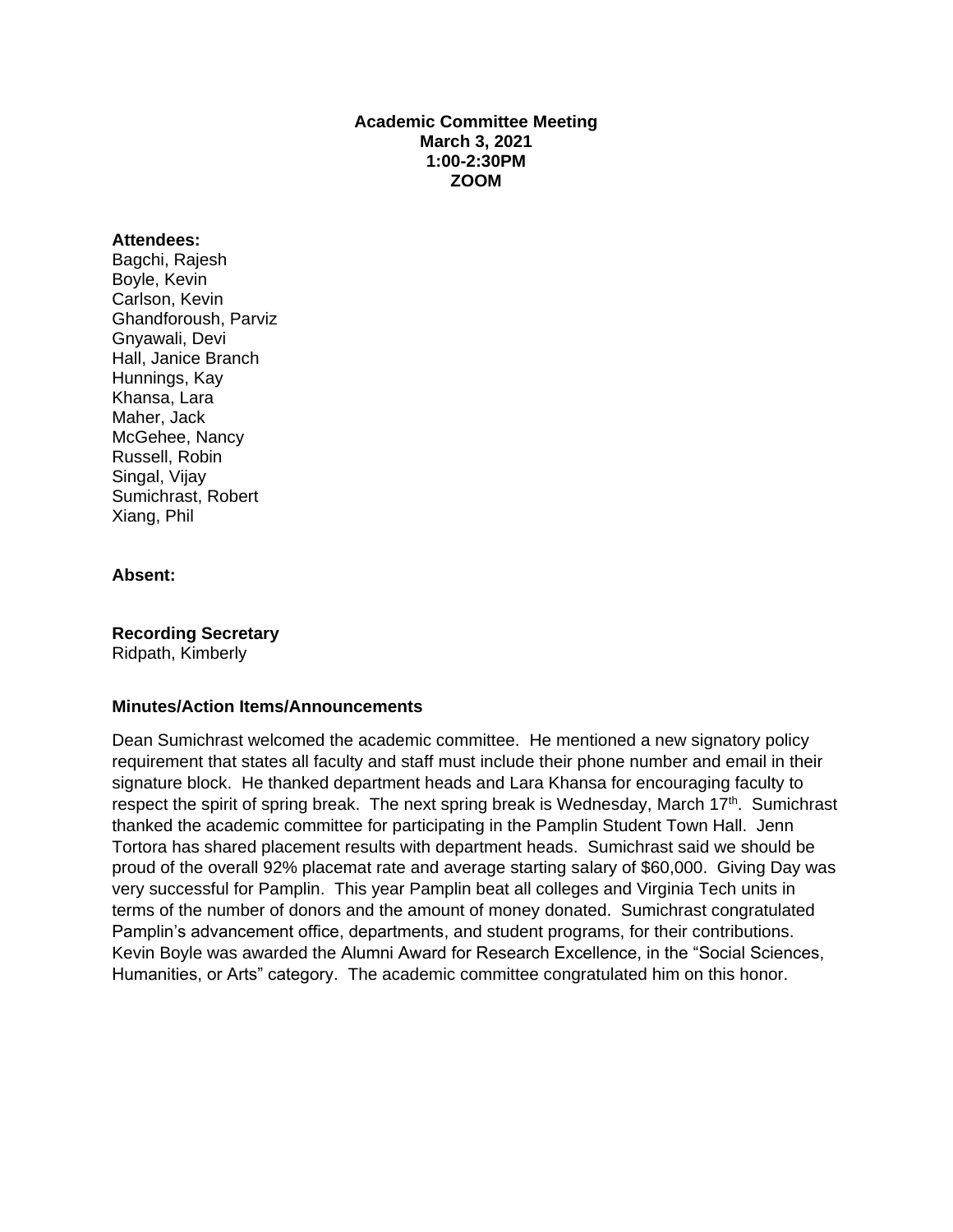# **Graduation**

Virginia Tech is exploring the options to celebrate the achievements of the May graduating class. When a decision has been made, the details will be announced.

### **New Faculty and Staff Reception**

Pamplin will recognize new faculty and staff on Wednesday, March 10<sup>th</sup> beginning at 9:00am. Members of the academic committee verified the list of new faculty and staff, to be recognized. Department heads and other unit leaders will have 60 seconds for each introduction. The committee discussed how the reception should be promoted to those being honored and all Pamplin faculty and staff. The use of breakout groups was also discussed. Sumichrast will ask Donna Wertalik to lead the icebreaker session. The second breakout session will be to get input on what Pamplin should begin doing or stop doing.

# **Tenure Track Hiring**

Sumichrast reviewed the principles Pamplin has agreed to, in allocating resources for our faculty, staff, operations, etc. The discussion now focused on decisions about tenure track faculty. The future faculty Diversity Program needs to be better integrated into tenure track hiring. He reviewed a spreadsheet summarizing research and Ph.D. activities, of the departments. Sumichrast responded to questions about the net cost, to hire faculty. The committee discussed aspects of the factors being considered including the current and future role of the executive format of the Ph.D. program and differences in research opportunities/requirements among disciplines. The possibility of comparing departments in Pamplin to like departments at peer schools was considered. There was agreement that judgement was needed beyond the data presented in the table. Sumichrast said a measure of Ph.D. program quality would be added.

### **Implementation Plan**

Kevin Carlson summarized revisions in section 5.4 (research) of the implementation plan. The goals have been simplified and the actions designed to support the goals more clearly. He discussed the Pamplin Elite Journals and summarized the list of contributions, specifically the data. Sumichrast noted we want to be well known as a college, for our research, and have our research be impactful. UT Dallas rankings are important, but they are not the exclusive area to focus on. Sumichrast asked for the committee to look at the target list for graduates of our Ph.D. program and come up with a proposal for the next meeting. After the committee discussed the actions and a few revisions, there was a consensus to move forward with implementation plan section 5.4.